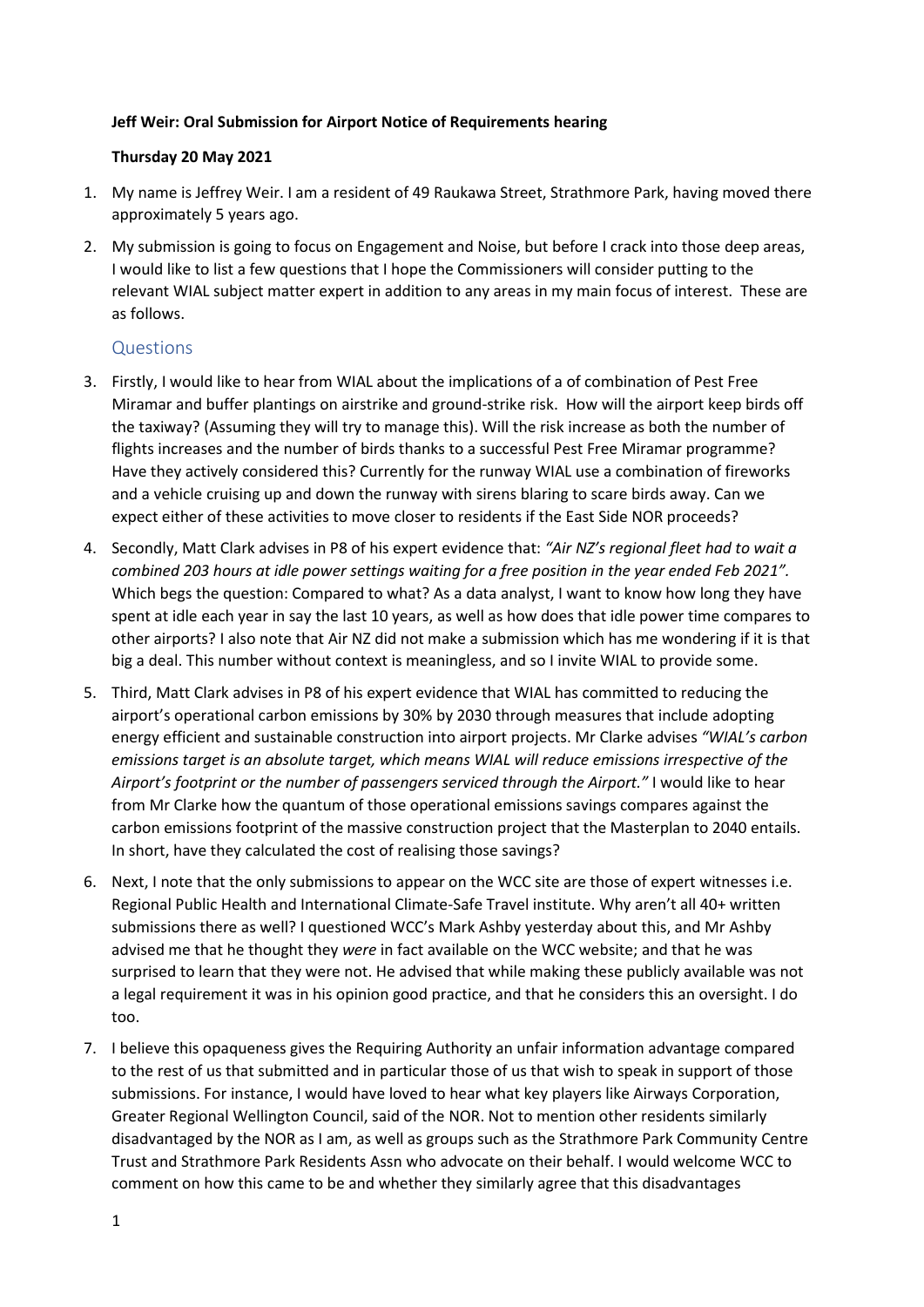submitters such as myself; and that publication of all submissions would likely have increased community engagement..

- 8. And finally, I note in p58 of the Statement of Evidence of Laurel Smith says the following: *"To enable and control taxiing noise in the ESA, it is proposed to define an 'ESA Compliance Line' extending outside the ANB approximately in the location of the 65 dB Ldn contour shown in Figure 2. Noise from all Aircraft Operations at the Airport, including taxiing in the ESA, would be limited to 65 dB Ldn at the ESA Compliance Line (the first orange contour to the right of the ANB boundary). This would not affect the requirement for Aircraft Operations to comply with the ANB in all other areas, but it would allow additional noise within the ESA"*. I understand why WIAL want to do this – because without some kind of exemption they cannot taxi their much bigger, noisier jets so close to the borders of the ESA…they would instantly be in breach. But I do not see any regulatory mechanism that permits WIAL to take this approach under the existing regulatory framework.
- 9. The District Plan is clear on this matter: Section 11.1.1.1.1 of the Airport Precinct Rules in the district plan sets out that… *"Aircraft operations shall be managed so that the rolling 90-day average 24 hour night-weighted sound exposure does not exceed a Day/Night Level (Ldn) of 65 dBA outside the Airnoise Boundary shown on District Plan Map 35".* And yet this 'ESA Compliance Line' is *clearly* outside of the ANB. Additionally, the term 'Compliance Line' is not defined nor used in either the District Plan or NZS 6805:1992.
- 10. The ANB concept imposes a hard limit for allowable noise at the ANB. You can't simply say *"Well…I can't comply with the ANB at this part of it; so how 'bout we measure/estimate emissions over there instead".* That entirely defeats the purpose of the ANB. You must either relitigate the ESA at the next revision of the District Plan – as p100 of WIAL's Opening Legal Submissions presented by Amanda Dewar points out – or respect it. There is no legal third option. The ESA is the ESA. If the ESA scuttles your plans, change your plans. I would like to hear from WIAL's legal and noise experts about whether any regulatory mechanisms actually exist that permit them to effectively escape a breach of the ANB at the ANB.
- 11. With those questions out of the way, I would like to move on to the topics of community engagement, and noise issues.

## Engagement

- 12. In p3 of his Summary Statement of Evidence, Matt Clark for WIAL said yesterday that the airport plans *"have been shared with stakeholders and clearly communicated to the Airport's neighbouring community."* In response to verbal questions from Commissioner McMahon on *"How wide was consultation?"* and *"What was circumference?"* Mr Clark advised that documents asking for input into the Masterplan 2040 were 'hand delivered'. 'Hand Delivered' just means 'mail drop'. Practically noose has seen anyone from the airport first-hand – and certainly no one I have spoken to amongst my neighbours.
- 13. Raukawa street is generally very poor. We have a lot of tired community housing. We have a lot of poverty. We have more than our fair share of deprivation. It is fair to say that I am not representative of the people in my street. I am fortunate that I have means to take significant unpaid time off work to research and write a submission, and to take more time off to sit in on these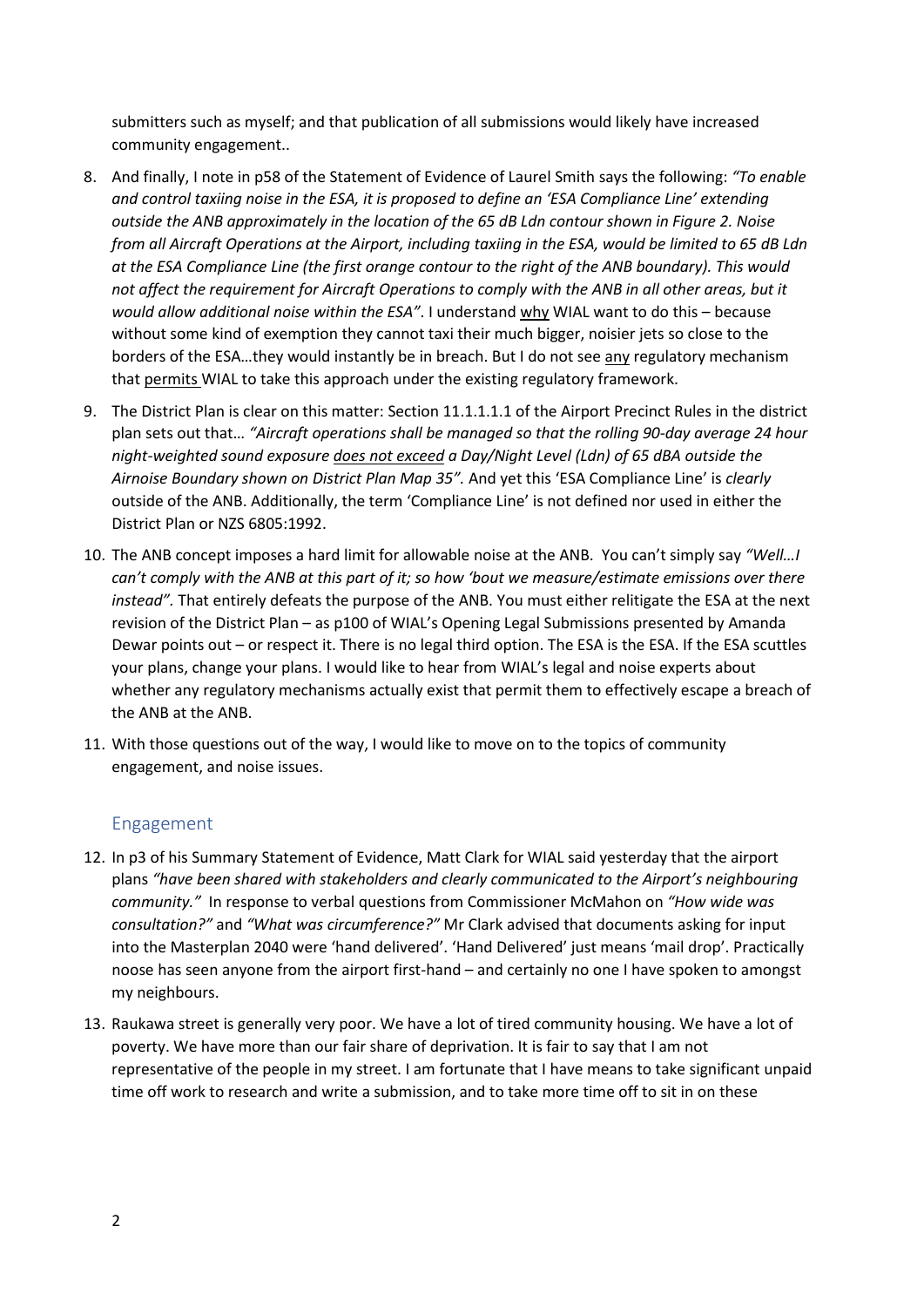hearing. Most of my other neighbours do not. If ever there was a community to get creative with in regard to engagement, this is it. But instead of creativity, we got a mail drop.

- 14. In one of the consultation efforts outlined by Mr Clarke, we did not even get that: Mr Clarke advises in p44 of his Statement of Evidence *" I also note that WIAL organised two "open day" sessions in ??? where interested parties could drop in to ask questions about the two NORs"*. I know those question marks are there as a placeholder for the actual dates that Mr Clarke did not have to hand when he wrote that. But I find it fitting: Despite WIAL organising two "open day" sessions on the exact same day of 28 January I was unaware of them. So were Guardians of the Bay. So were any resident from our street that I asked…including two neighbours directly opposite who border the ESA, my neighbour next door, and among others our local dairy owner who normally has a pretty good handle on community affairs.
- 15. I emailed WIAL via [planning@wellingtonairport.co.nz](mailto:planning@wellingtonairport.co.nz) on Monday 1 February the following: *I wasn't aware of this opportunity, and I don't recall receiving anything in the post from the airport, despite clearly being an affected resident. Can you advise whether you sent any communications regarding this event directly to stakeholders like myself in the surrounding neighbourhood? E.g by way of letterbox drop? Also, can you advise whether you can hold another event shortly so that we may avail ourselves of the opportunity to raise questions?*
- 16. WIAL responded on 5th February with the following: *In December, the Council did a mail drop to affected properties, referring people to their Public Notices webpage for further information about our Notices of Requirement. The drop-in sessions were communicated on the Council's webpage and on the news section of our website. We will not be holding additional drop-in sessions with our experts before the submission period closes on 26 February 2021".*
- 17. I asked on 8th Feb *"Was there any direct communication to affected properties advising that drop-in sessions were to be held, given their likely interest to neighbours? Not a lot of my neighbours monitor the Council's webpage nor the news section of your website, as I'm sure you can well imagine, and so it seems that very few if any of the residents of effected properties were even aware that this event was taking place."* WIAL replied *"No, there was no direct communication of the drop-in sessions. The public notification letter sent out by the council to affected persons referred them to their public notice website.*
- 18. The end result of WIAL's "clear communication" is as you would think it would be: Everyone in my neighbourhood that I have spoken to have been largely unaware about the scope and scale of the ESA NOR. WIAL has failed to undertake meaningful consultation with affected parties, and they could hardly have picked a worse neighbourhood to do it in.

## ANB/Noise

19. Much of WIAL's argument around the permissibility of noise and associated health and amenity impacts under the East Side NOR relate to the 65 dB  $L<sub>dn</sub>$  noise limit at the ANB. For instance, yesterday in response to a question from a Commissioner, Amanda Dewar compared the current noise emissions to the maximum permitted under the District Plan as a bucket. She said *"The current bucket is not full. There are years of noise emissions to come before it is".* And in p11 of Laurel Smith's Statement of Evidence, Ms Smitch advises *"The approach to airport noise management that the Standard provides for is to "implement practical land use planning controls and airport management techniques to protect and conserve the health of people living near airports*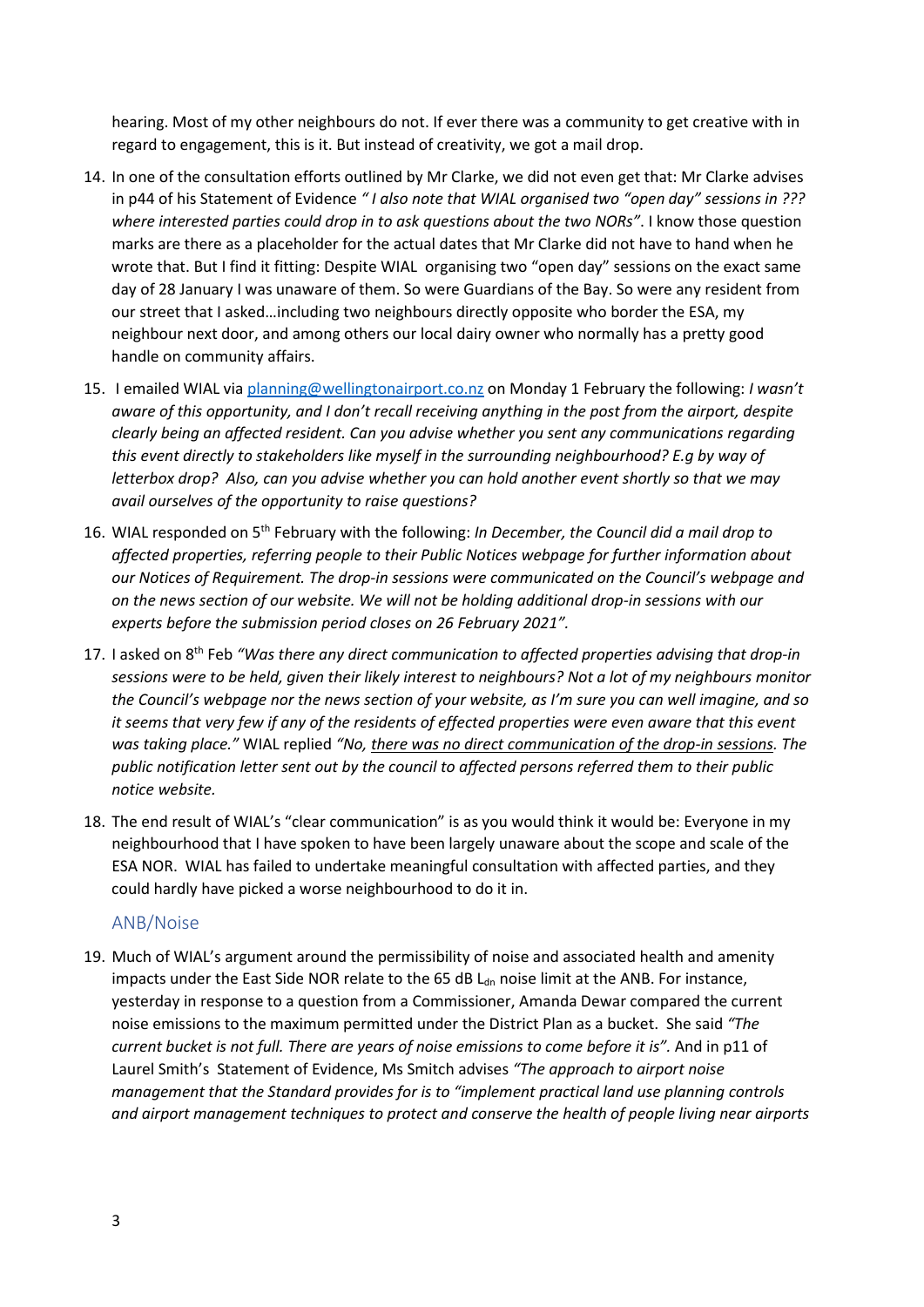*without unduly restricting the operation of airports." The inference being if the Standard is met then the health of people living near airports will be protected."*

- *20.* What level of airport noise is acceptable for residential activity? The general philosophy is that there are no significant adverse effects from airport noise below 45 dB Ldn. However, above 65 dB Ldn the adverse effects are generally agreed to be serious. Clearly there is not a sudden point at which noise effects 'switch in' — it is a sliding scale. This sliding response is shown by the research into community response to noise.
- *21.* These are not my words: These are from an earlier Marshall Day document written by Chris Day the founding partner and principal of Marshall Day Acoustics – with regards to Christchurch International Airport Limited's noise provisions in the Christchurch Replacement District Plan. Marshall Day's conclusions *then* regarding the potential harm from noise in those proceedings below the upper limit allowable set by NZS 6805:1992 seem at odds with Marshall Day's logic *now*. That is not really surprising: In the CIAL case, Marshall Day was arguing that houses should be kept distant from an airport; whereas here they are arguing that an airport should be allowed to move closer to houses.
- 22. I argue that the inference made in the latest Marshall Day document that *"if the Standard is met then the health of people living near airports will be protected"* is a false one. Firstly, The Standard establishes *"maximum acceptable levels of aircraft noise exposure around airport for the protection of community health and amenity values"* (s1.1.1) and provides *"the minimum requirement needed to protect people from the adverse effects of airport noise"* (s1.1.4). It does not set out that so long as you come in below or right up to that maximum acceptable limit, there will be no health impacts. Nor does it say that the minimum requirement is good enough.
- 23. But even more importantly, the standard says of itself that it is not the be all and end all when it comes to noise matters: Section 1.1.4 says *"A local authority may determine that a higher level of protection is required in a particular locality, either through use of the Airnoise Boundary concept or any other control mechanism."*
- *24.* We in fact have such an additional control mechanism as part of the existing regulatory framework: A buffer between the airport and residents to the east; the need for which is specifically called out and provided for in the WCC District Plan as follows:
	- i. Section 10.1 of the plan clearly states *"The provisions of the Golf Course recreation area provide for the continued use of the existing Miramar Golf Course and recreational activities. It is not intended that the land used for these recreational activities will be used for Airport purposes".*
	- ii. Rule 10.2.2.2 of the WCC District Plan sets out that the Council will *"Provide for the ongoing use of the Golf Course and recreation activities within the buffer of land to the east of the Airport area"* and recognises that *"The existing Golf Course provides a buffer between the Residential Areas and the Airport operations"*.
	- *iii.* Rule 10.2.5.2 advises that the Council will *"Ensure a reasonable protection of residential and school uses from Airport activities by providing controls on bulk and location, ensuring sufficient space is available for landscape design and screening, and by retaining a buffer of land of a recreational nature to the east of the Airport."*
- 25. In page 22 of the NoR, WIAL advise that "*The golf course currently provides a buffer between the existing Airport activities."* But we can see from the wording of the District Plan that in reality it is the other way around…the *buffer* established under the district plan that lies between the existing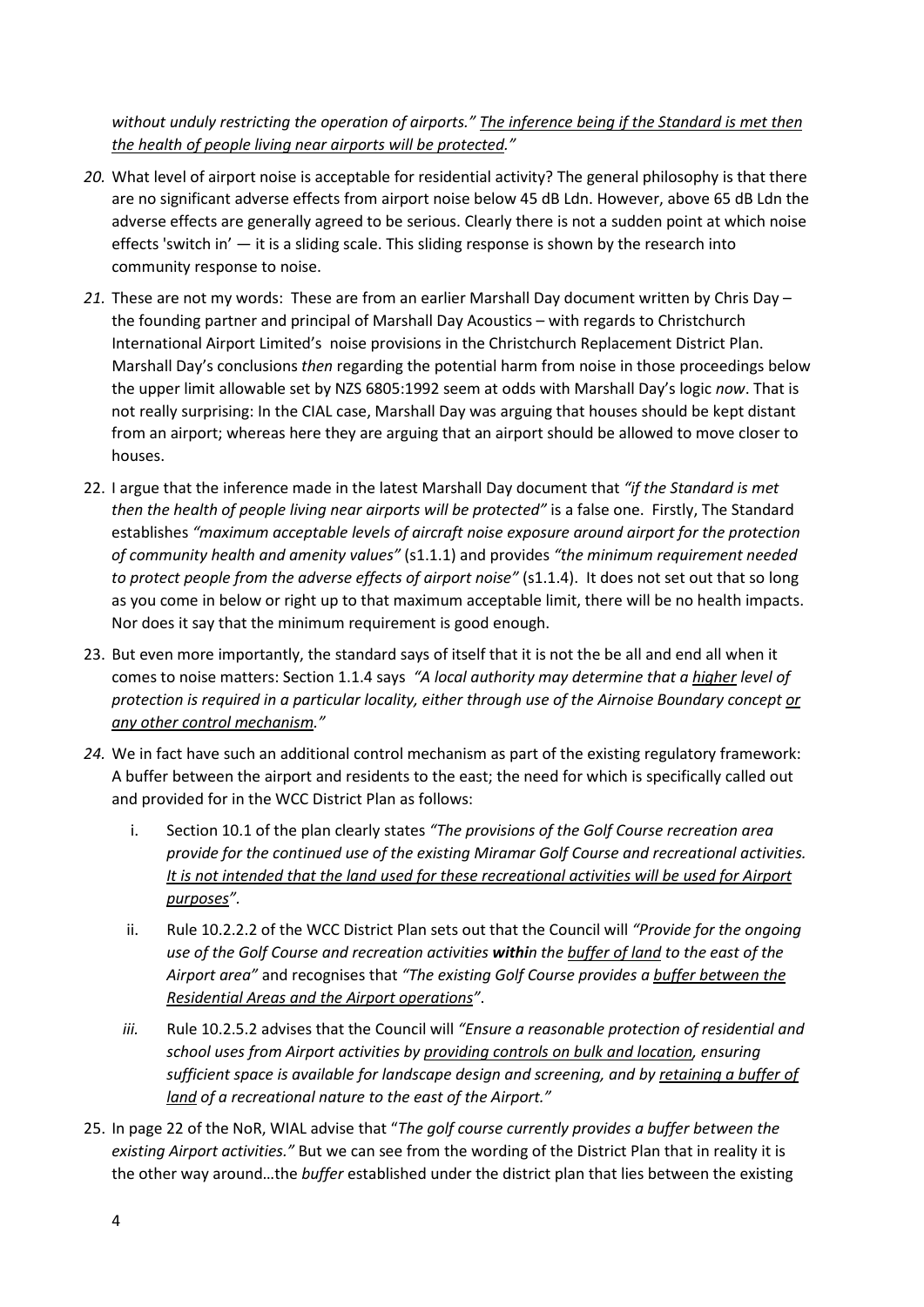Airport activities and the East Side community happens to provide the *golf course.* So the current regulatory noise control framework consists of an Air Noise Boundary set under NZS 6805:1992 and a buffer. It does not consist of an ANB alone. This compound framework clearly recognises that the ANB concept that focuses on averages – and that lack of outer Control Boundary that other airports get to boot – is not a satisfactory tool on its own to manage noise impacts on amenity and health.

- 26. There is quite a difference between how WIAL view the utility of this existing buffer, and how others view it. For instance, Wellington City Council's document *Technical Review – Acoustics (Environmental Noise)* advises *"There will be a significant increase in noise levels from some airport activities in the ESA associated with the loss of sound attenuation from buffer distance and screening".*
- 27. Contrasting this, the Statement of Evidence from Laurel Smith does not highlight that any regulated spatial buffer currently exists and therefore doesn't characterise the existing buffer zone as a noise control mechanism that will be lost under the East Side NOR. The word 'buffer' only appears once in her expert evidence, and even then, it is in relation to submitter concerns that "*Visual buffer will be ineffective at reducing noise"*.
- 28. Instead, Marshall Day focus solely on the antiquated 1992 standard when weighing up noise impacts. For instance, in paragraph 154 of her Statement of Evidence, Laurel Smith says *" ESA Receivers are already impacted by their proximity to Wellington Airport and the growth in airport noise permitted in the District Plan. Since the date the ANB was included in the District Plan, these properties were anticipated to have a compromised outdoor amenity ranging from 61 to 64 dB Ldn."*
- 29. Yes, we are already impacted by our proximity. But we also have a buffer mandated within the District Plan to help mitigate the non-average nature of noise in the real world in addition to a standard that seeks to mitigate noise effects using the very conceptual notion of average noise.
- 30. Section 2.2 of the NoR advises that *"A major aspect of successfully maintaining and operating an airport is having a robust and appropriate development strategy. Such a strategy generally will include a plan for the airport development and operations, and if possible, the provision of an aircraft noise buffer for the surrounding community.*
- 31. I agree. We already have one under the District Plan. But the NOR seeks to do away with this land buffer as if they were never really any need for it in the first place, or as if it were simply a *'nice to have'*. In this regard, the NOR is completely at odds with the intent of the *existing* WCC District Plan that set a clear expectation that a buffer was a 'must have'.
- 32. In Section 10.4 Cumulative Noise Effects from ESA Site of the NOR Assessment of East Side Effects ESA Marshall Day advise that *"The cumulative noise based on the year 2050 mitigated scenario is predicted to reach 62 – 63 dB Ldn at ESA receivers. This is an elevated and undesirable noise level for residential areas but is not unusual for residential properties adjacent to transport infrastructure such as roads and airports."* This is disingenuous: those receivers do not currently live adjacent to an airport...rather, they live adjacent to a golf course, with that golf course providing a significant and much needed buffer to airport noise. WIAL is in effect making the point that residents will be no worse off after the removal of that buffer than a hypothetical situation where such a buffer never existed.
- 33. In paragraph 154 of her Statement of Evidence, Laurel Smith says *"In my opinion noise environments above 65 dB Ldn are not appropriate for regular residential activity due to the adverse effects on outdoor amenity. Between 55 and 65 dB Ldn, outdoor amenity for residential activity would be compromised but not unreasonable in my view.* Which begs the question: What does constitute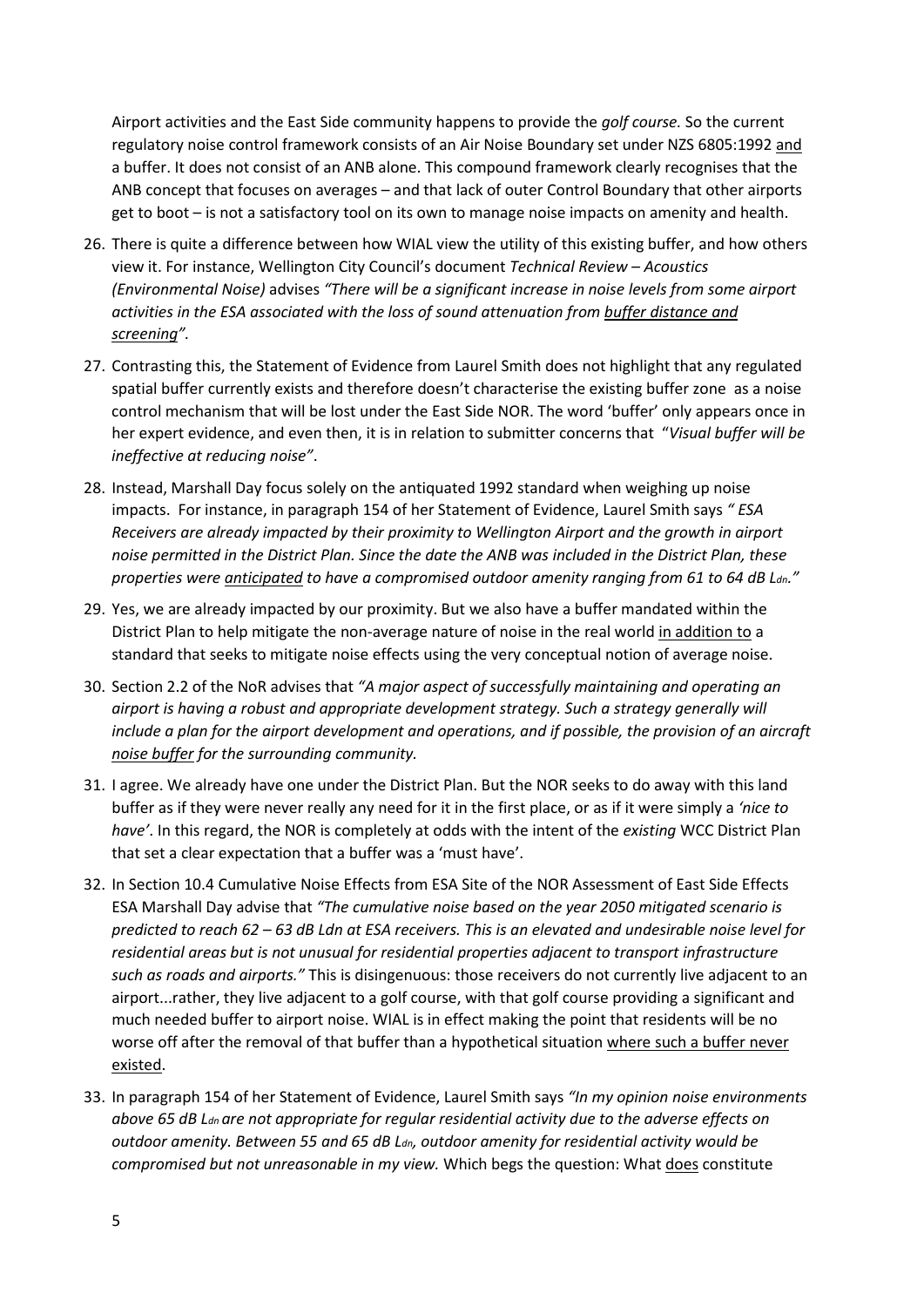unreasonable in her view? She says anything over 65 is "not appropriate" and a couple of paragraphs before that she says *"Above 55 dB residential amenity gradually becomes more compromised."*

- 34. Currently the closest aircraft stands to the ESA receivers are approximately 400 m away from the nearest resident ("receiver"). Under the Airport's 2040 Masterplan, aircraft stands could be as close as 230m from the nearest receiver and we have already heard that some bigger, noisier aircraft will be using them in relation to those that use the closest existing stands.
- 35. Taxiing brings those aircraft closer still, and Marshall Day Acoustics estimates that noise levels from this would be twice that of single event levels experienced by these receivers from jet departures. Make no mistake – this would be maddening and sustained: Those noise-equivalent jet departures used as a comparison are over relatively quickly: by my experience, the peak noise levels from a departure fall away quickly after 20-30 seconds from "power on". Whereas the equivalent taxiing noise is of course going to last much longer than that and fall away far less rapidly...until those taxiing aircraft that are departing ultimately reach the runway and become much lounder jet departure events themselves. And those taxiing aircraft of course do not just go past residents once. They taxi in, and they taxi out again.
- 36. The East Side Area Master Plan shown on page 4 of the NOR practically halves the distance that currently exists between houses and jet stands compared to where WIAL would choose to place them in future. WIAL advise in the NOR that *"Wide body aircraft taxiing on the taxiways within the designated area (up to 12 events per day) would cause a significant increase (10 dB LAE) in aircraft single event noise compared with current single event noise from aircraft departures"* and that "*These levels are 10 decibels higher (subjectively twice as loud) than current jet departures which are the loudest aircraft events these receivers currently experience."* Marshal Day advise that *"These events would disrupt communication outdoors. Indoors with windows open these levels would be clearly audible and likely to disrupt communication. With windows closed the indoor noise levels would be audible and may disrupt quieter activities."*
- 37. In the face of this, I dispute the NOR claim that *"While an overall increase in noise effects will be noticeable for some, it is not expected that it will result in adverse health and welfare effects."* There will be a significant, prolonged increase in peak noise events. I believe from five years' experience living in the surrounds of an airport that is currently much further away that there will certainly be adverse health and welfare effects from moving it significantly closer.
- 38. It is also apparent from John Howarth's expert witness evidence that development of the East Side NOR is going to take a "Magic Sliding Puzzle" approach. We have fill material proposed to be stockpiled in the northern part of the ESA as per p45 of John Lindsay Howarth's Statement of Evidence. I believe I heard yesterday that we have the potential relocation of facilities such as gas boilers (or their replacements) to the East Side, as there is no room to accommodate them on the existing site. We very well may have ongoing noise and associated disruption from the build of the ESA that might rival the ongoing projected noise from WIAL's actual airport activities – or potentially be worse than it – for many years, possibly decades.

## Summary

39. WIAL have gone for a 'dream' masterplan scenario that puts a new road and bigger-jet-capable taxiway as close to residents as the land and noise limitations will possibly allow them to. There is no counterfactual. There are no half steps. There are no options with different trade-offs between increased operational efficiency and increased negative externalities on other parties. The NOR is silent on what options might exist to use some or all of the east side land for WIAL activities that